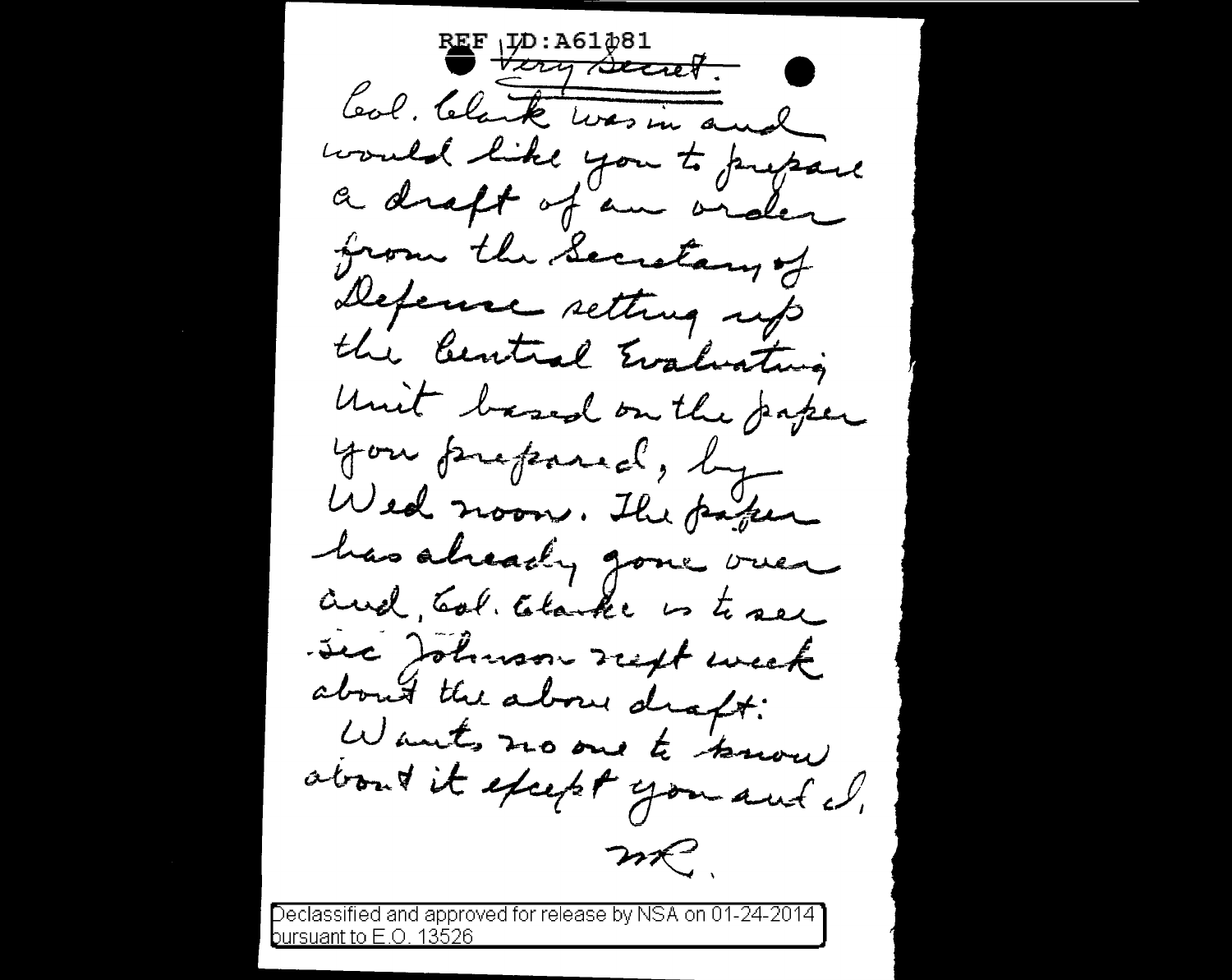| <b>REF ID: A61181</b>                                                                                                                                                                                                                                                                                                                                                                                |  |  |  |
|------------------------------------------------------------------------------------------------------------------------------------------------------------------------------------------------------------------------------------------------------------------------------------------------------------------------------------------------------------------------------------------------------|--|--|--|
| <b>DATE-</b>                                                                                                                                                                                                                                                                                                                                                                                         |  |  |  |
| FROM Post Publications Unit, Room 1421 - A                                                                                                                                                                                                                                                                                                                                                           |  |  |  |
| $75 - 14$<br>Chief.<br><b>TO</b>                                                                                                                                                                                                                                                                                                                                                                     |  |  |  |
| ATTN                                                                                                                                                                                                                                                                                                                                                                                                 |  |  |  |
| Room<br>$\frac{1}{2} \frac{1}{2} \left( \frac{1}{2} \frac{1}{2} \frac{1}{2} \frac{1}{2} \frac{1}{2} \frac{1}{2} \frac{1}{2} \frac{1}{2} \frac{1}{2} \frac{1}{2} \frac{1}{2} \frac{1}{2} \frac{1}{2} \frac{1}{2} \frac{1}{2} \frac{1}{2} \frac{1}{2} \frac{1}{2} \frac{1}{2} \frac{1}{2} \frac{1}{2} \frac{1}{2} \frac{1}{2} \frac{1}{2} \frac{1}{2} \frac{1}{2} \frac{1}{2} \frac{1}{2} \frac{1}{2}$ |  |  |  |
|                                                                                                                                                                                                                                                                                                                                                                                                      |  |  |  |
| Unable to furnish items listed on reverse side<br>hercof, because<br>Supply exnausted at source. Will furnish<br>when available.<br>Items are not published - out of rrint -<br>obsolete - iescinded                                                                                                                                                                                                 |  |  |  |
| Request more information as follows                                                                                                                                                                                                                                                                                                                                                                  |  |  |  |
| Superseded by                                                                                                                                                                                                                                                                                                                                                                                        |  |  |  |
| Advise if you want this new item furnished.                                                                                                                                                                                                                                                                                                                                                          |  |  |  |
| Attached are to bring your copy up to date.                                                                                                                                                                                                                                                                                                                                                          |  |  |  |
| Initial Distribution                                                                                                                                                                                                                                                                                                                                                                                 |  |  |  |

 $\mathbf{\mathcal{L}}$  requested.

CSGAS Form No 936 (Rev. 1)<br>2 January 1945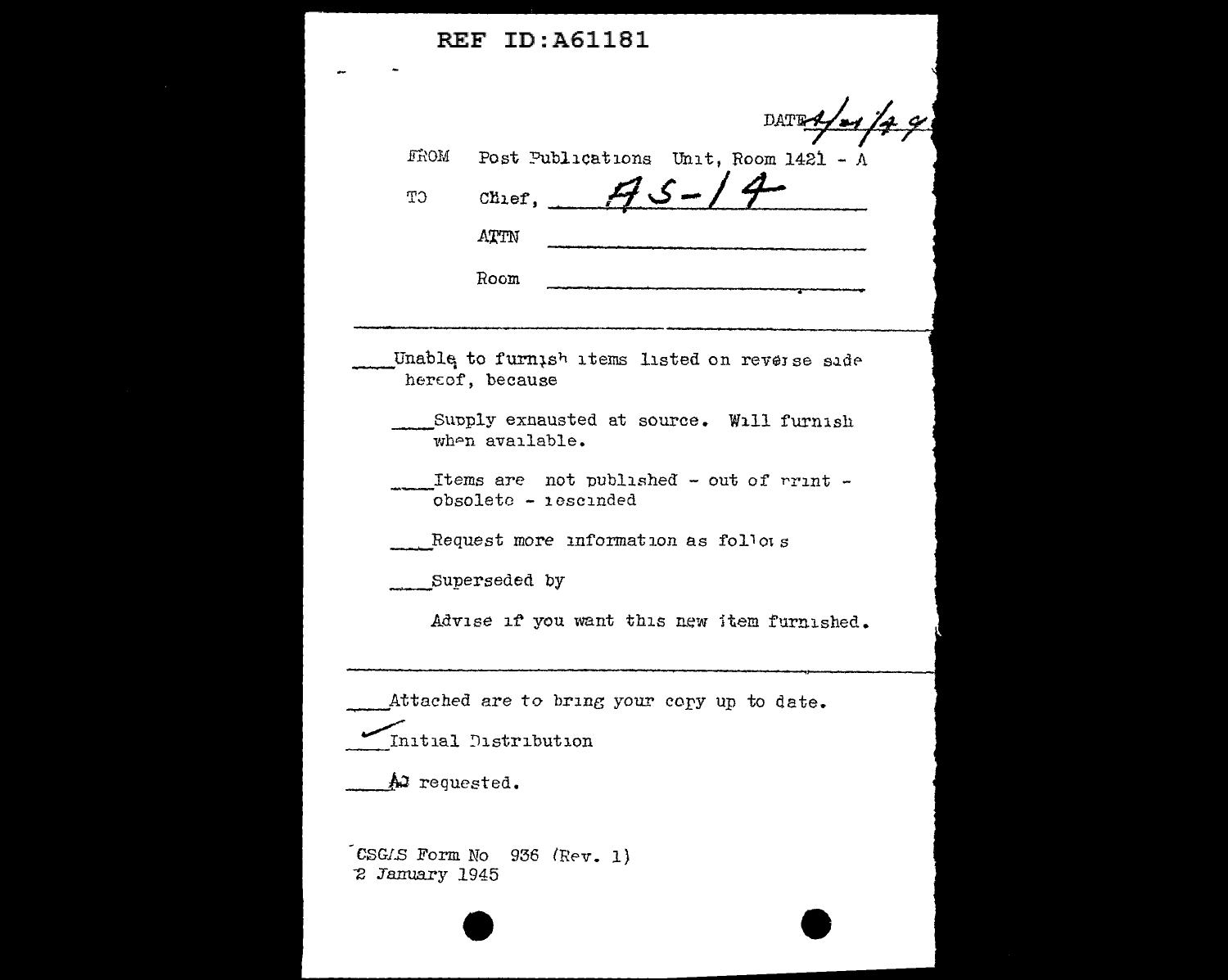$\textbf{1D}$   $\textbf{l}$  A6118  $\textbf{l}_{\text{Check one}}$ **REE SEGRET** CONFIDENTIAT **RRSTRICTE** DATE 16 time 4 **TO FROM TO FROM** CHIEF. ASA Tech Staff.  $(96)$  $_{--}$  (10). Spec Asst to the Ch  $---(14)$ Spec Proc Br.  $(97)$  $Ch. Hist Unit_{\_}$   $\_$ CH. SECURITY DIV  $-.$  (80).  $\frac{1}{2}$ Asst to the Chief-Joint Secretariat  $\frac{1}{2}$  (12).  $Ch.$  Materiel Br.  $\ldots$  (82)  $\overline{\phantom{a}}$ DEPUTY CHIEF, ASA.  $-$  (20).  $Ch.$  Methods Br<sub>-c</sub> --------(83).  $\frac{1}{2}$ Asst Deputy Chief.  $\ldots$  (20). Ch. Protective Br.  $\sim$   $\sim$   $\sim$   $(84)$  $\overline{\phantom{a}}$ Executive<sub>---</sub> ------ ----- (20). Ch. Maint Br<sub>-c</sub>  $(85)$  $\overline{\phantom{a}}$ Secretariat \_ \_\_\_\_ \_ \_\_\_(20). CH, RES & DEV DIV. ...(70).  $\overline{\phantom{a}}$ Tech Staff<sub>1</sub>  $=$   $=$   $=$   $(71)$ Ch, Org & Tng Sec...  $_{---}(22)$ .  $Ch, C & C Br$  \_\_\_\_\_\_\_  $(72)$ Ch, Plans & Oper Sec.  $\ldots$  (23) Ch, Equip Br.  $\ldots$   $\ldots$  (73)  $\overline{\phantom{a}}$ Ch, Logistics Sec.  $\ldots$   $(24)$ . Ch. Electromech Br  $\sim$  - - (74) Ch. Fiscal Sec.  $-.(25)$ Ch. Lab Serv Br.  $---(75)$ **Adjutant General**  $(26)$ Ch, Cryptologic Br.  $\ldots$  (76)  $\overline{\phantom{a}}$ Ch. Sec Cont Sec \_\_\_  $(27)$ Ch, Electronics Br.  $\ldots$  (77).  $\sim$  $\frac{1}{2}$ CH, OPERATIONS DIV\_  $(90)$  $\overline{\phantom{a}}$ Directives Br.  $27.283$  (90x). Ch. Supply  $Br_{zz}$   $\qquad \qquad 62)$  $\overline{\phantom{a}}$  $Ch. Lab Br<sub>osc</sub>$  $SIGRP-5$ <sub>---------</sub>  $_{\text{2}}$ ------(62).  $(91)$  $\sim$ Ch, Machine Br. CO, Arlington Hall Sta.  $(40)$  $---(92)$ Ch. Gen Processing Br.  $(93)$ Ch. Facilities  $Br_{\texttt{---}}$  (94).  $Ch, I & D Br$  $(95)$ بالمستدرات ) Approval & Return ) Information & File Recommendation ) As Requested ) Concurrence or Comment Signature if Approved - 1 ) Information & Forwarding Your Action (by\_ Information & Return For recommended reply  $-010$ One CSGAS 96 (Rev 14) 15 Apr 49 8 411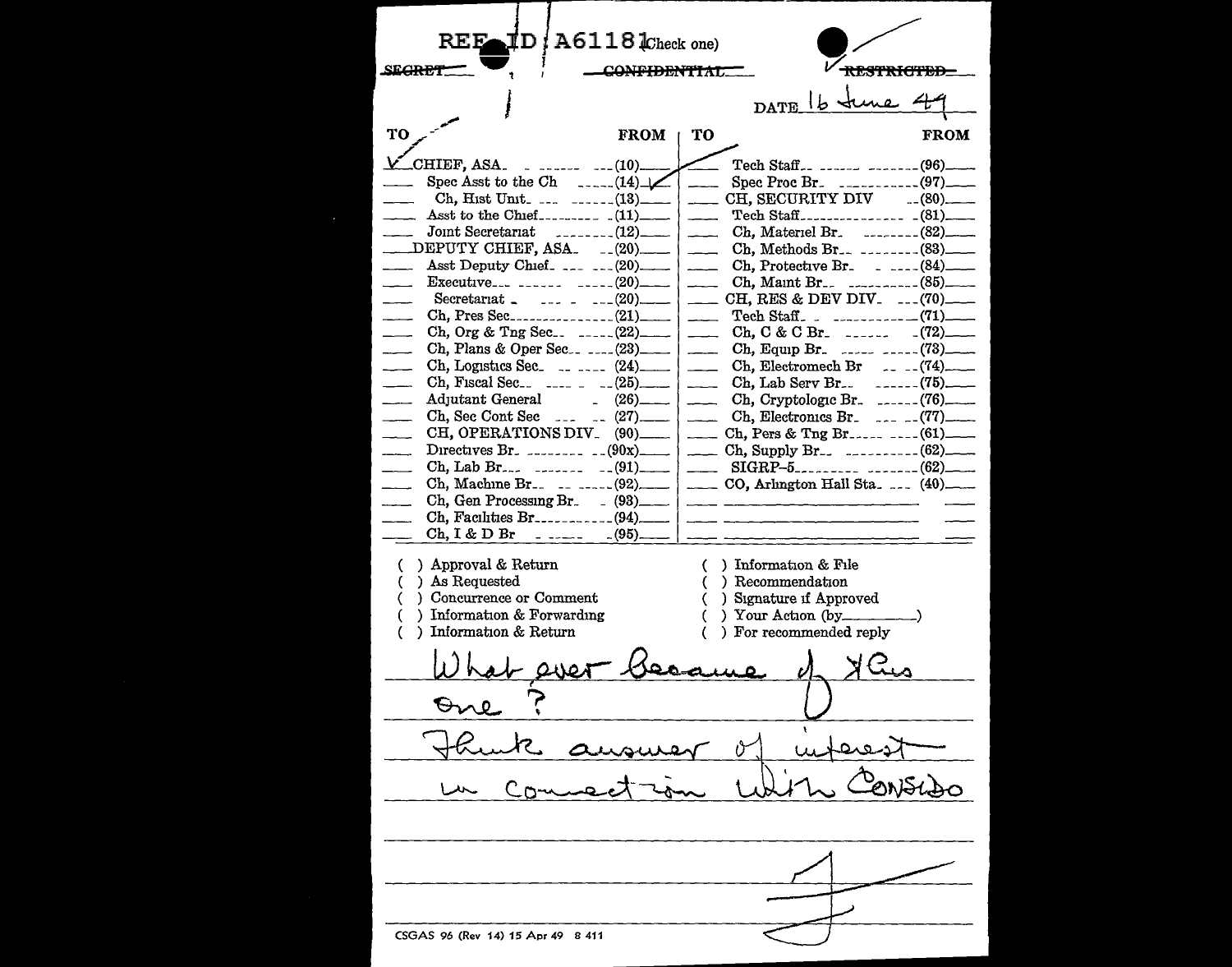CSGAS

11 April 1940

MUCRANDUA POR AGETLA OF INT LAIG ROU.

FUBJ TI: Proposed Venerandum

1. Reference is made to the soccepanying proposed we examine by the Chief of Staff. U.". Army for the Joint Chiefs of "taff. It is believed that a Joint Intelligence Bureau of the Armed "ervices would, if efficiently nanaged, contribute materially teward the preduction of more timely and better utilizable intolligence on the indicated subjects, with greater efficiency and economy than is now the case.

REF ID: A61181 **TILUTTINU LU** 

2. As you know, the Army Wesurity Agency finds such reports usaful and any steps which will contribute to their more officient and timely production will in turn contribute to increased efficiency of the operations of the Army "ec.rity Agency.

RESTAUTED

1 Insl Proposed Mano

1st sent out

CARTER W. CLARKT Colonel, Signal Corps Chief, Army Coourity Agency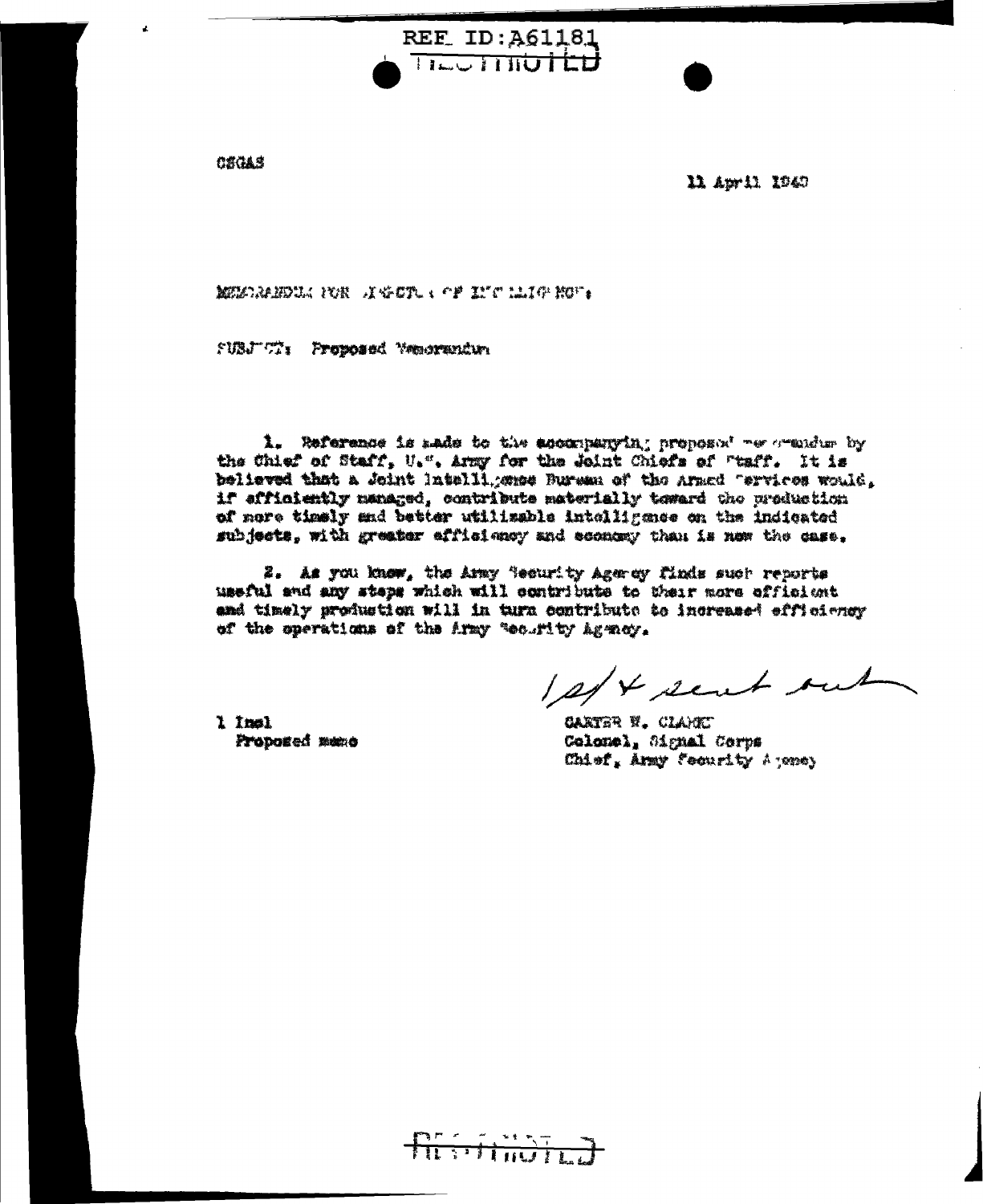

 $\overline{a}$ 

DEPARTMENT OF THE ARMY OFFICE OF THE CHIEF OF STAFF **WASHINGTON 25, D. C.** 

REF ID

IEMONATOR FOR THE SECRETARY, JOHN CHIEFS OF STAFF SUEJECT: Establishment of a Joint Intelligence Bureau

The Chief of Staff desires that the inclosure be presented to the Joint Chiefs of Staff for their consideration.

 $1 \text{ } \mathrm{mc}1$ Memo by CofS, US Army



 $\sim$  $\sim$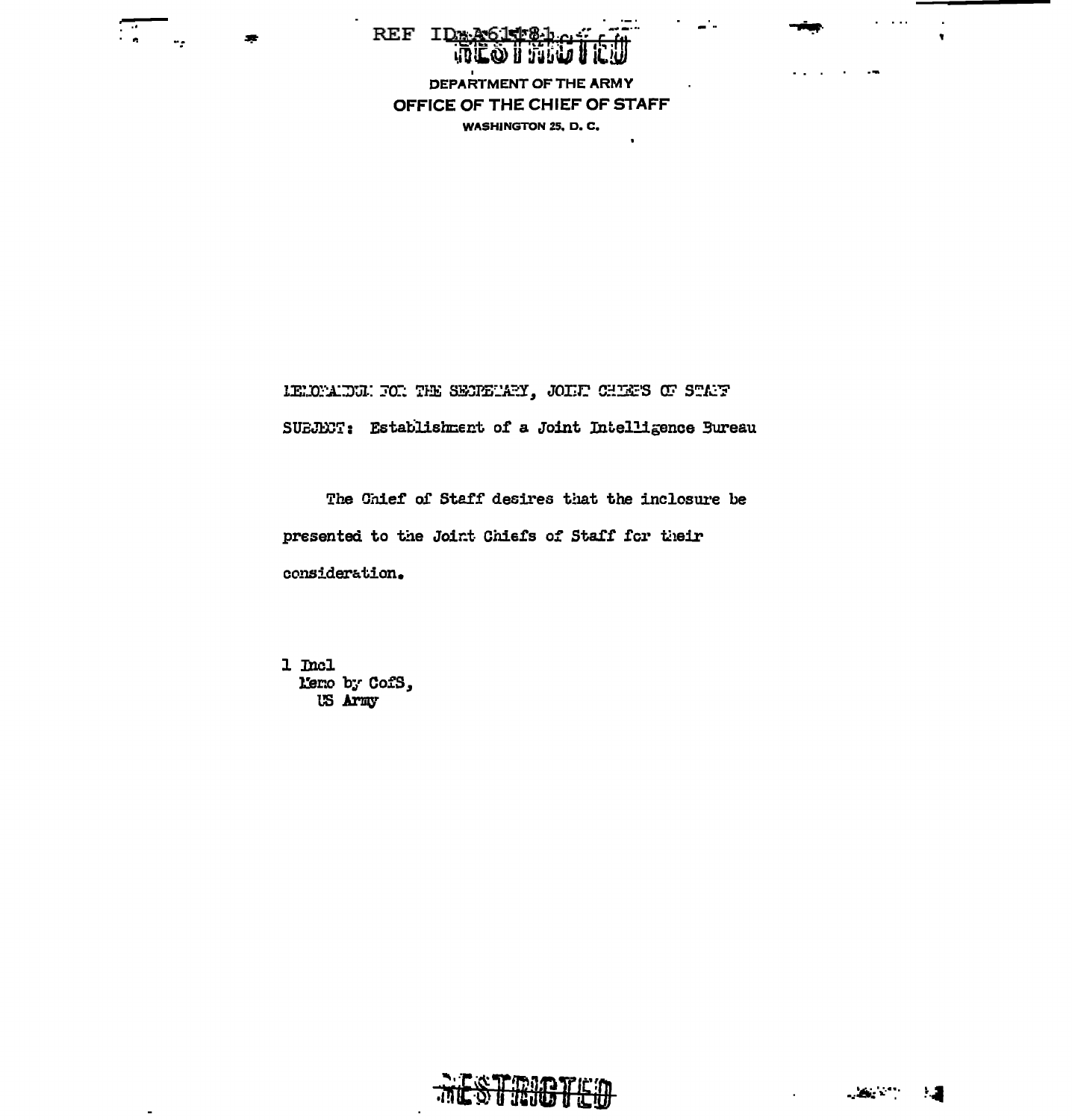

### **SUMMARY**

1. At the present time the Intelligence Agencies of the three Service Departments are engaged in the production of basic intelligence in several fields of common interest. This duplication of effort is wasteful in manpower and fails to produce the best intelligence because it is frequently uncoordinated.

2. The production of basic intelligence in those fields which are of common concern to two or more services can be accomplished most efficiently if placed under centralized control. To be responsive to the needs of the services, control of the production of basic intelligence by a central or joint agency must be direct and positive.

3. The inclosed memorandum (Inclosure 2) proposes that the Joint Intelligence Committee undertake a study to determine the feasibility and desirability of establishing a Joint Intelligence Eureau.

### **RECOLLENDATION**

That the attached memorandum be approved by the Chief of Staff and forwarded to the Secretary, Joint Chiefs of Staff.

THIS FORM SUPERSEDES U. HALLS ON LEAD 26 AUGUST 1944, WHICH MAY BE USED UNTIL EXISTING STOCKS ARE EXHAUSTED.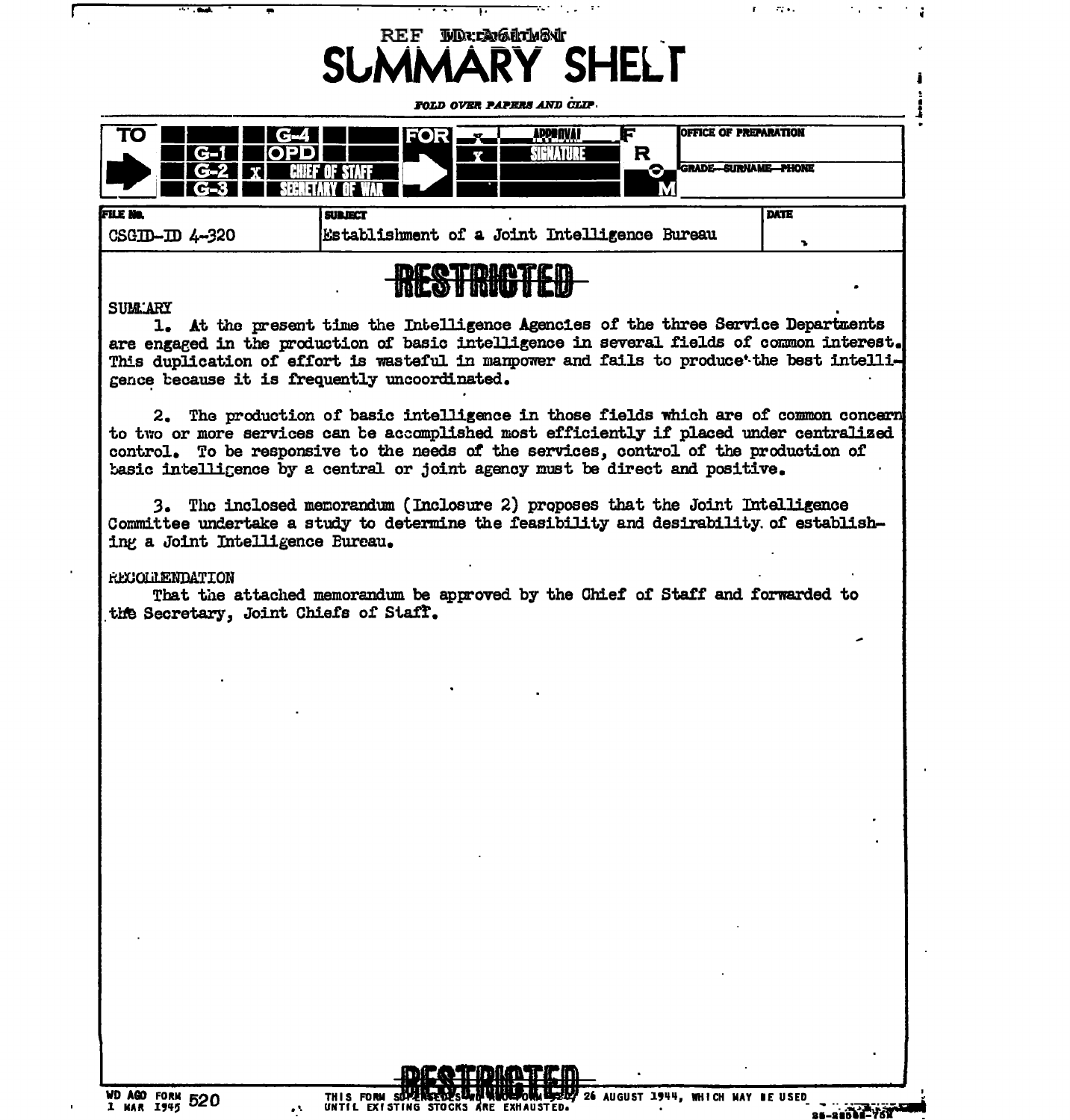# ESTABLISHMENT OF A JOINT INTELLIGENCE BUREAU Memorandum by the Chief of Staff, U.S. Army

## THE PROBLEM

1. To determine the feasibility and desirability of establishing a Joint Intelligence Bureau of the Armed Services.

## FACTS BEARING ON THE PROBLEM

2. The Army, Navy and Air Force Departments have varying degrees of mutually over-lapping interests in the following fields of intelligence: Economic, Sociological, Scientific, Topographic, Transportation, Telecommunications, Petroleum and Airfield.

3. At least two of the forementioned agencies are engaged in producing basic intelligence on each of the above subjects. This duplication of effort results in a dissipation of the limited qualified manpower and a decrease in the quality and quantity of dependable finished intelligence. The production of basic intelligence under centralized control would permit interested agencies obtaining one coordinated report on an assigned topic rather than three reports and often times conflicting reports as is now the case.\*

4. Each Department must be in a position to insure the availability of all essential intelligence as required for its own purposes.

5. At the present time there is no established procedure whereby any of the Departments can be assured that its intelligence requirements will be met by another agency.

6. A Joint Intelligence Bureau must be subject to the direct control of the using services.\*\* The Central Intelligence Agency cannot perform this function to the satisfaction of the Armed Services because it is not subject to their control.

For examples of duplication see Appendix A.

See Appendix B for "A Proposed Organizational Chart for a Joint 长长 Intelligence Bureau".

RESTANDTED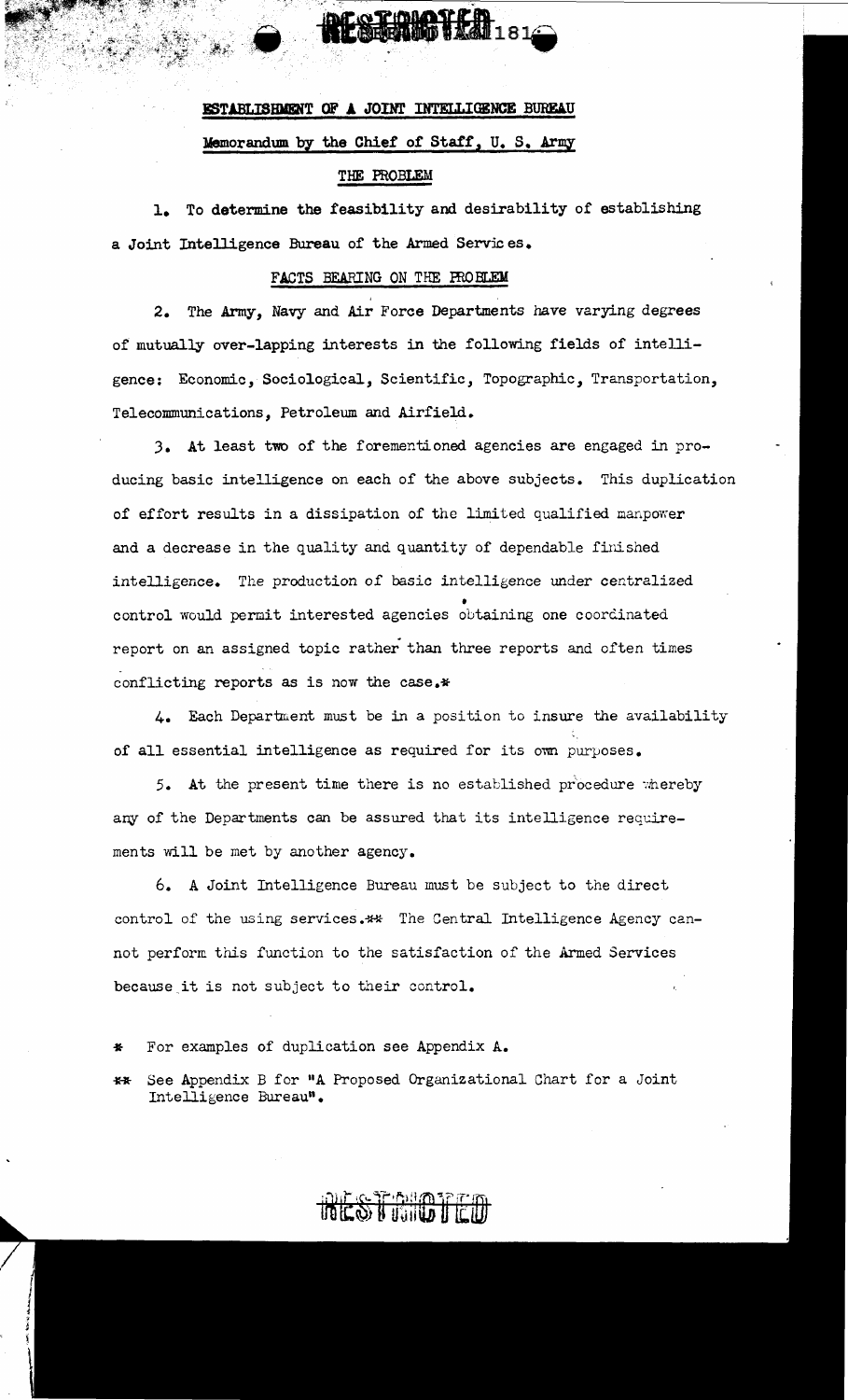7. A Joint Intelligence Bureau must include representatives of the three Services who would insure the fulfillment of the needs of their respective Departments.\*

**CHOLORY (A)**<br>CHECHOLORY (A)

## **CONCLUSIONS**

 $8.$ There is duplication of effort on the part of the Armed Services in the production of basic intelligence required by each. This duplication results in a dissipation of available manpower and a reduction in the quality and quantity of finished intelligence. There is no existing procedure whereby 'existing effort can be consolidated and perform this function under the direct control of the interested agencies.

## RECOLLENDATION

9. It is recommended that the Joint Intelligence Committee (Staff) undertake a study to determine the feasibility and desirability of establishing a Joint Intelligence Bureau of the Armed Services and to make recommendations to the Joint Chiefs of Staff.

3 Incls Appendix A Appendix B Appendix C

\* See Appendix C - An example of a Joint Intelligence effort.

 $\overline{c}$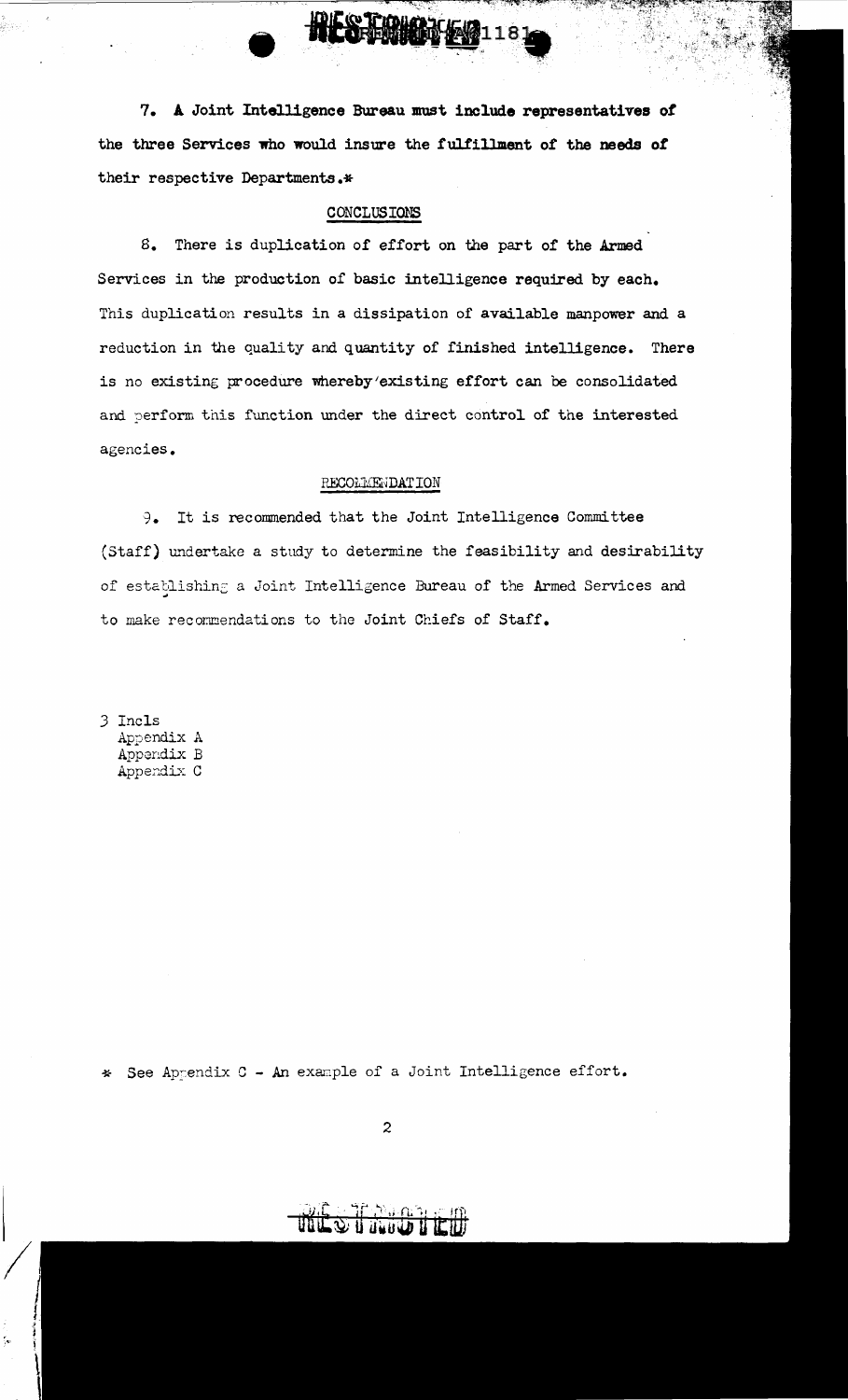PL 86-36/50 USC 3605  $EO 3.3(h)(2)$ 

# APPENDIX "A" EXAMPLES OF DUPLICATION OF EFFORT IN THE

PREPARATION OF BASIC INTELLIGENCE

61181

## ECONOMIC INTELLIGENCE

The Department of the Army is producing economic intelligence in the following fields in accordance with its responsibilities under the NIS program: (1) Electric Power, (2) Construction Materials, (3) Motor Vehicle Manufacture, (4) Industrial and Military Explosives Manufacturing, (5) Guns, Explosive Devices and Ammunition Manufacturing, (6) Telecommunications, Signal and Lighting Equipment Manufacturing.

The Department of the Air Force is producing economic intelligence on manufacturing plants in connection with the preparation of its Target Folders.

The Department of the Navy has produced economic intelligence on those subjects for which the Department of the Army has NIS responsibility on the following countries:

## SOCIOLOGICAL INTELLIGENCE

The Department of the Army is producing sociological intelligence in the following fields in accordance with its responsibilities under the NIS program: Manpower, Health and Sanitation.

The Department of the Navy has produced intelligence studies on the above two fields in their studies of TRANSPORTATION INTELLIGENCE

The Department of the Army is producing basic transportation intelligence in accordance with its responsibilities under the NIS program, namely, railways, highways, inland waterways, pipelines and ports.

The Department of the Navy is engaged in producing basic port studies, in accordance with its responsibilities under the NIS program.

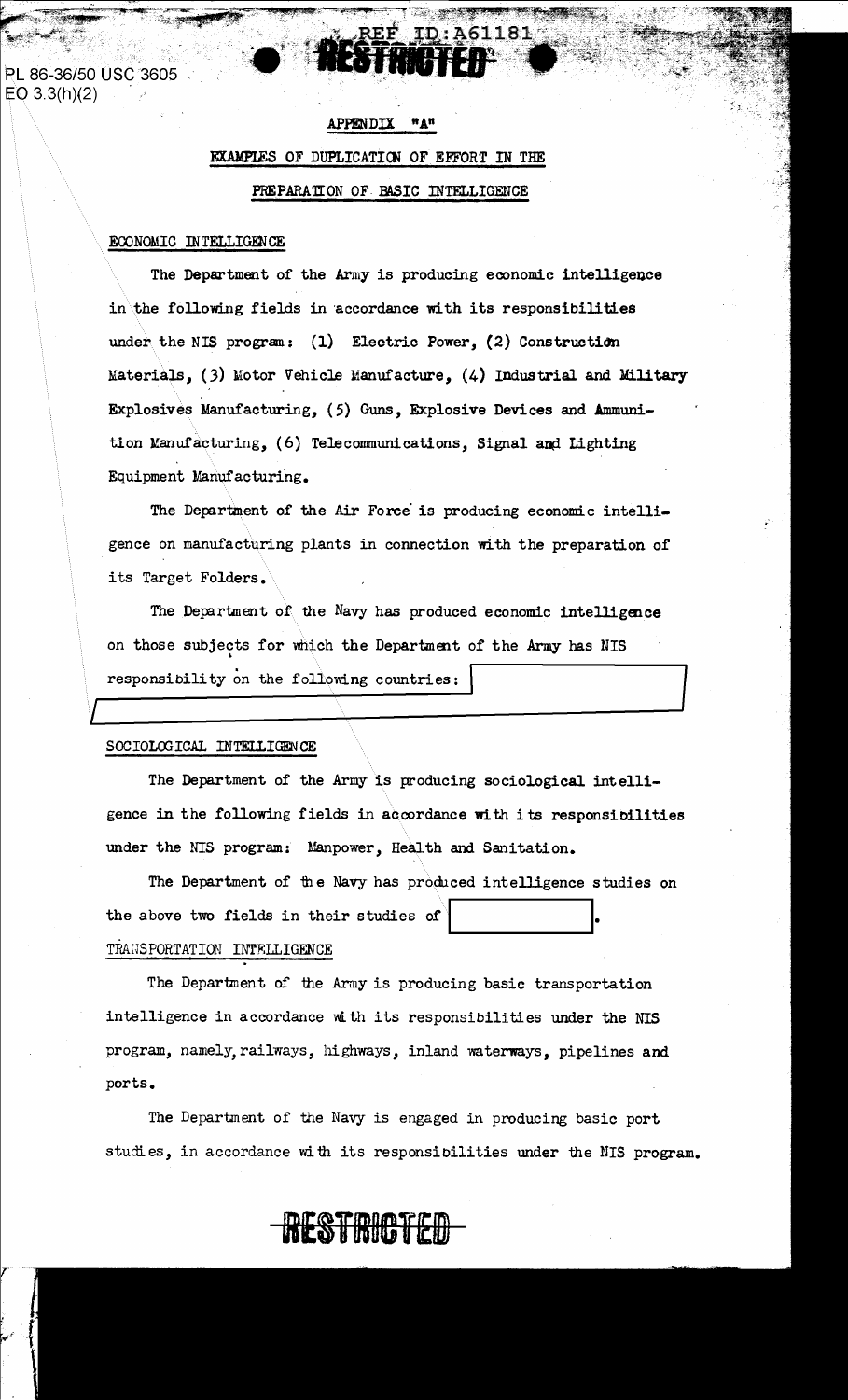| <u>mro romantro</u>                                                      |                          |
|--------------------------------------------------------------------------|--------------------------|
| In addition, it has produced other basic transportation studies in       |                          |
| land transportation, namely, on                                          |                          |
| The Department of the Air Force is engaged in basic transportation       |                          |
| intelligence in connection with its target folio program and has also    |                          |
| produced a study on the electrification of the railroads of the          |                          |
| TELECOMMUNICATIONS INTELLIGENCE                                          |                          |
| The Department of the Army is engaged in the production of basic         |                          |
| intelligence on the telecommunication system of all countries of the     |                          |
| morid in accordance with its responsibilities under the NIS program.     |                          |
| The Department of the Air Force is engaged in the study of tele-         |                          |
| communication facilities in the preparation of its target folio program. |                          |
| The Navy Department has produced basic telecommunication intelli-        |                          |
| gence on certain areas, namely,                                          |                          |
| PETROLEUM INTELLIGENCE                                                   |                          |
| Each Department has an interest in petroleum intelligence and            |                          |
| has produced basic intelligence on this subject, for example, the Air    |                          |
| Force Lir Studies of<br>the Navy's Intelligence Studies                  |                          |
| оf<br>and the Army's study on the Petroleum Supply Situation             |                          |
| in the<br>In addition, the Air Force is engaged in a study of            |                          |
| petroleum facilities for their target folio program.                     |                          |
| AIRFIELD INTELLIGENCE                                                    |                          |
| The Navy and Air Force are engaged in a joint effort in producing        |                          |
| basic airfield intelligence and the Department of the Army is also       |                          |
| engaged in producing basic intelligence on existing and potential air-   |                          |
| fields of foreign powers.                                                |                          |
| SCIENTIFIC INTELLIGEN CE                                                 |                          |
| The Army, Navy and Air Force have produced intelligence studies          |                          |
| on guided missiles.                                                      |                          |
| TOPOGRAPHIC INTELLIGENCE                                                 |                          |
| The Army and Navy are engaged in producing intelligence on               |                          |
| Landing Beaches.                                                         | PL 86-36/50 USC 3605     |
|                                                                          | EO <sub>.3.3(h)(2)</sub> |
|                                                                          |                          |

RESTRICTED

 $\ddot{\phantom{a}}$ 

AND STREET

 $\tilde{L} = \sigma$ 

 $\sqrt{2}$ 

 $256 -$ 

r and des

உதை வருக்கு இருந்து இருந்து இருந்து வருக்கும் அருக்கும் அருக்கும் அருக்கும் அருக்கும் அருக்கும் அருக்கும் அருக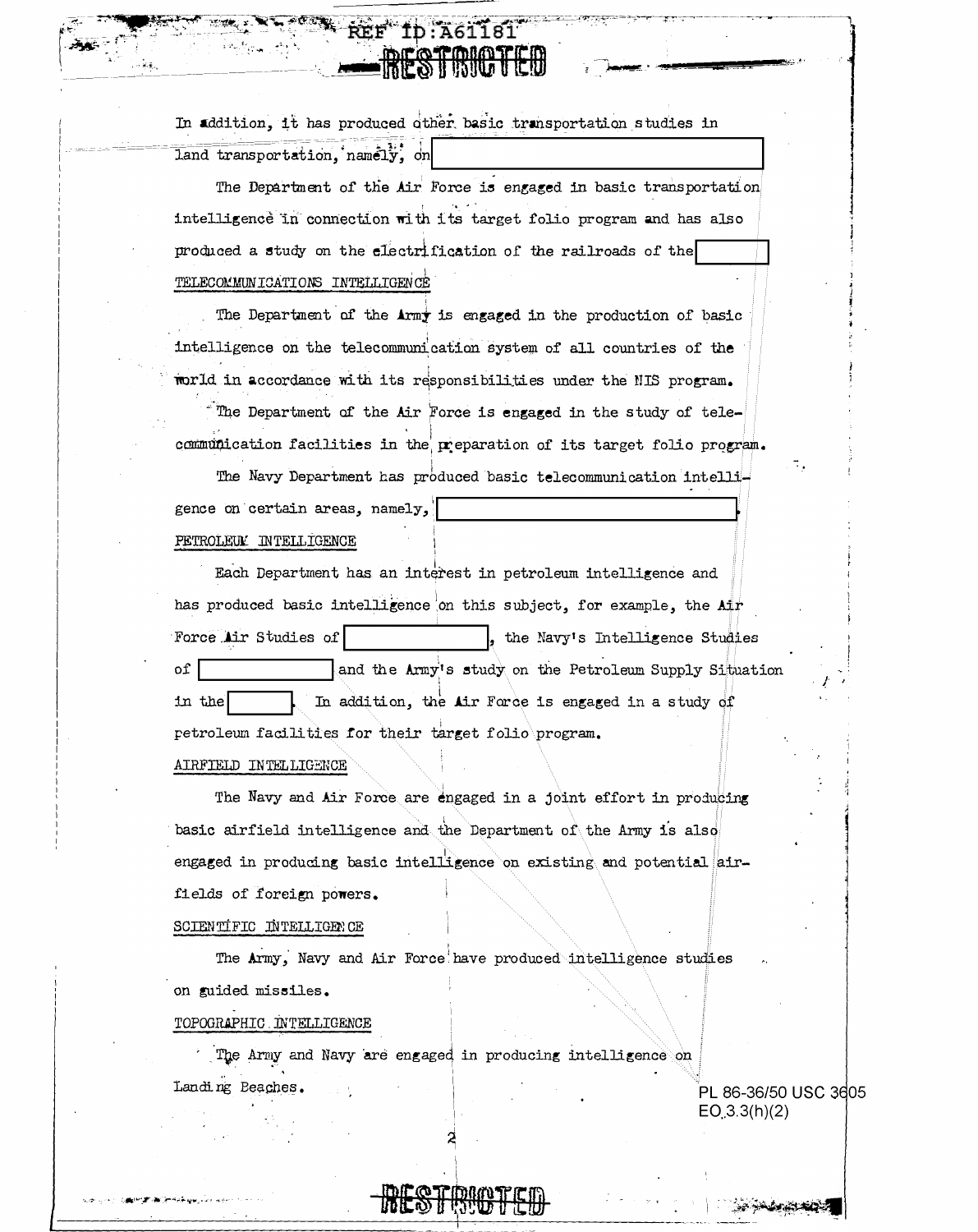$\text{BSE}(\mathbb{H}^n \setminus \mathbb{H}) \cup \text{BSE}(\mathbb{H}^n \setminus \mathbb{H}^n)$ 

**NETTORIA**<br>NETTANN

The Army and Air Force are engaged in producing Soils Studies on Foreign Areas.

The Army and Air Force are engaged in producing intelligence on Cities and Towns.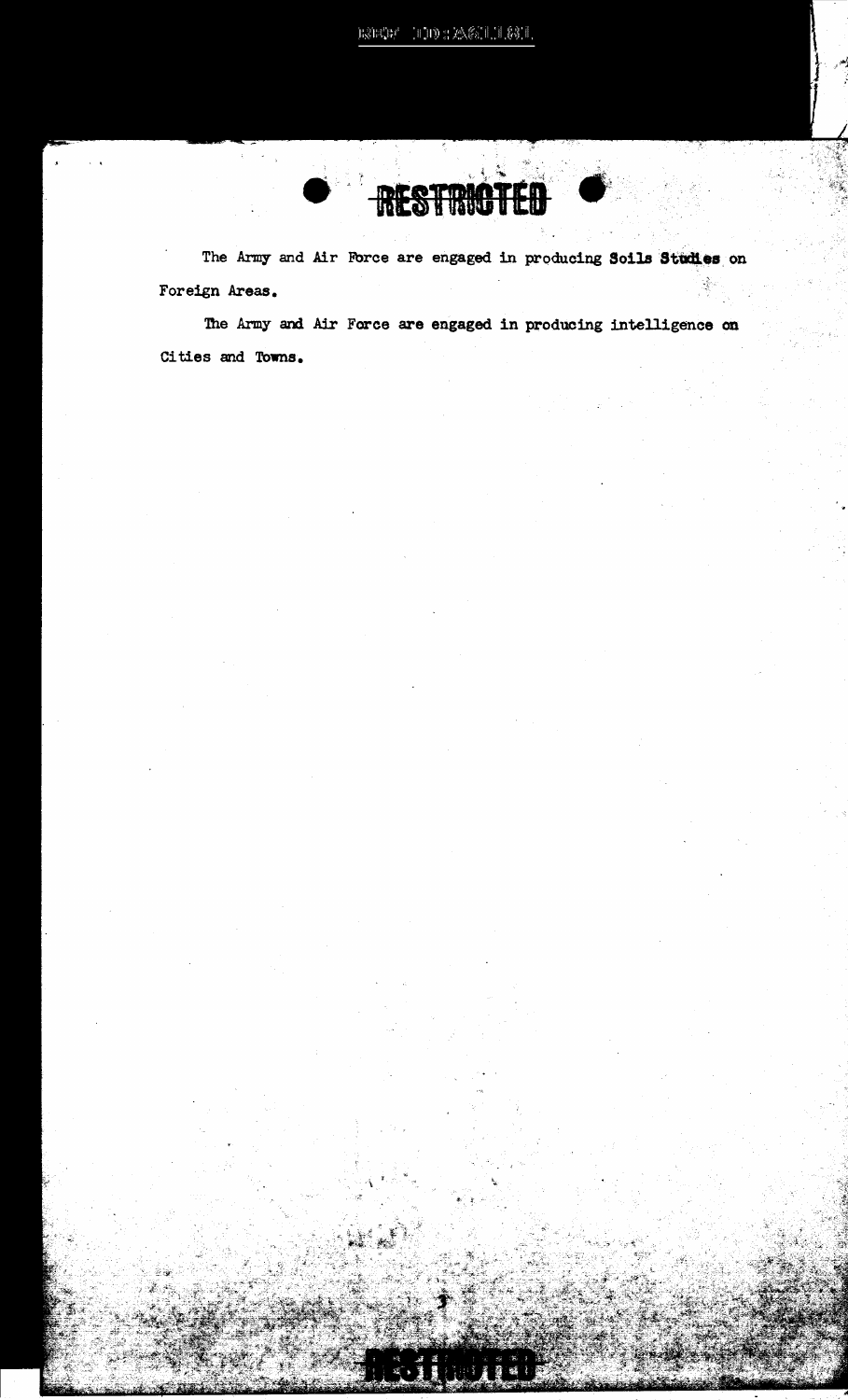

*BRIF* 

**TOIOTEN**<br>ESIGNI LAS 1187



**OFSTRICTED**